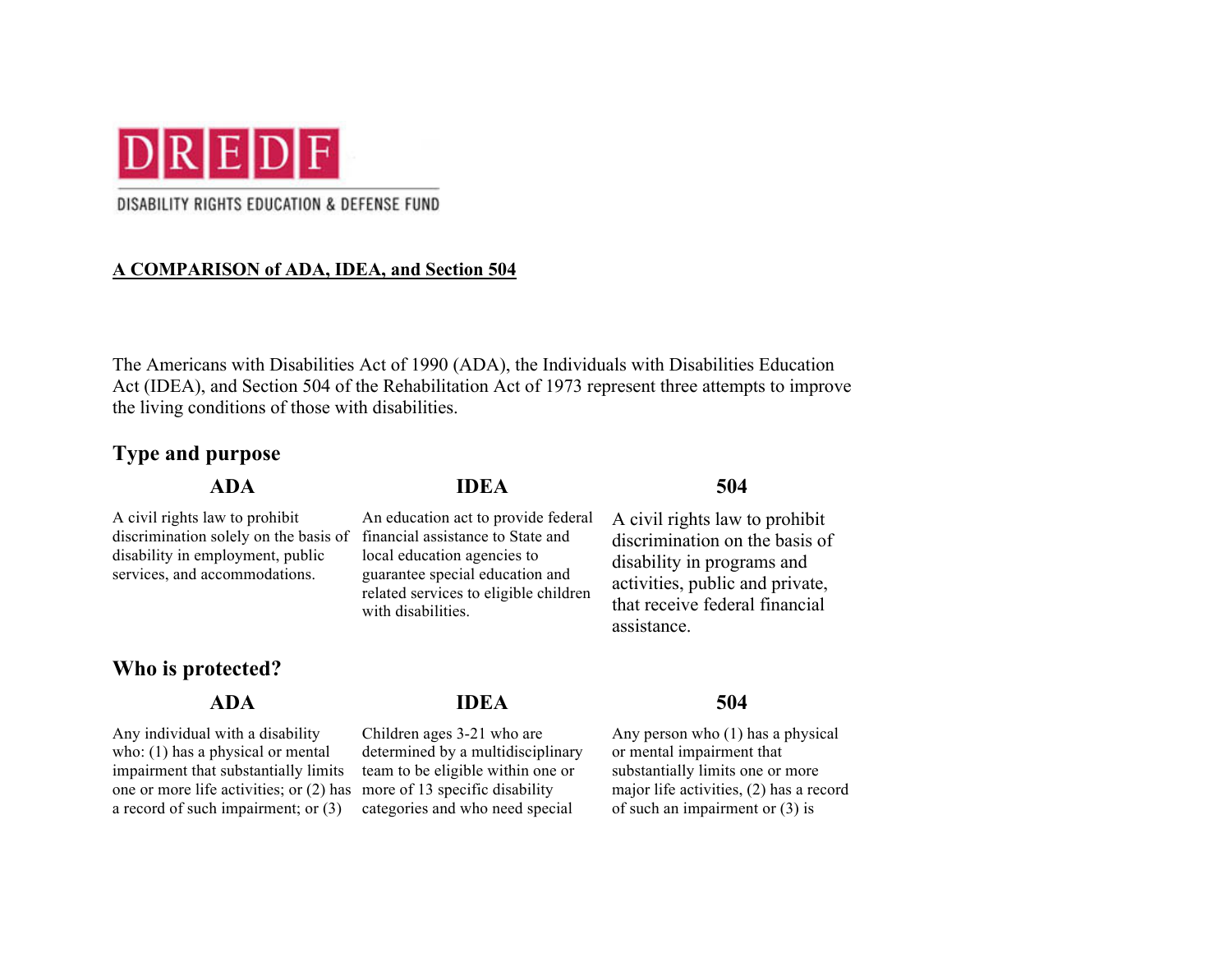is regarded as having such an impairment. Further, the person must be qualified for the program, service, or job.

education and related services. Categories include autism, deafness, deaf-blindness, hearing impairments, mental retardation, multiple disabilities, orthopedic impairments, other health impairments, serious emotional disturbance, specific learning disabilities, speech or language impairments, traumatic brain injury, and visual impairments

regarded as having such an impairment. Major life activities include walking, seeing, hearing, speaking, breathing, learning, working, caring for oneself, and performing manual tasks.

## **Provides for a free, appropriate public education (FAPE)**

Not directly. However, (1) ADA protections apply to nonsectarian private schools, but not to organization or private schools, or entities controlled by religious organization; (2) ADA provided additional protection in combination with actions brought under Section 504. Reasonable accommodations are required for eligible students with a disability to perform essential functions of the job. This applies to any part of the special education program that may be communitybased and involve job training/placement.

### **ADA IDEA 504**

### Yes. A FAPE is defined to mean special education and related services. Special education means "specially designed instruction at no cost to the parents, to meet the unique needs of the child with a disability..." Related services are provided if students, require them in even if they are not provided any order to benefit from specially designed instruction. States are required to ensure the provision of "full educational opportunity" to all children with disabilities. IDEA requires the development of an Individualized Education Program (IEP) document with specific content and a required number of participants at an IEP meeting.

Yes. An "appropriate" education means an education comparable to that provided to students without disabilities. This may be defined as regular or special education services. Students can receive related services under Section 504 special education. Section 504 does require development of a plan, although this written document is not mandated. The Individualized Education Program (IEP) of IDEA may be used for the Section 504 written plan. Many experts recommend that a group of persons knowledgeable about the students convene and specify the agreedupon services.

## **Funding to implement services**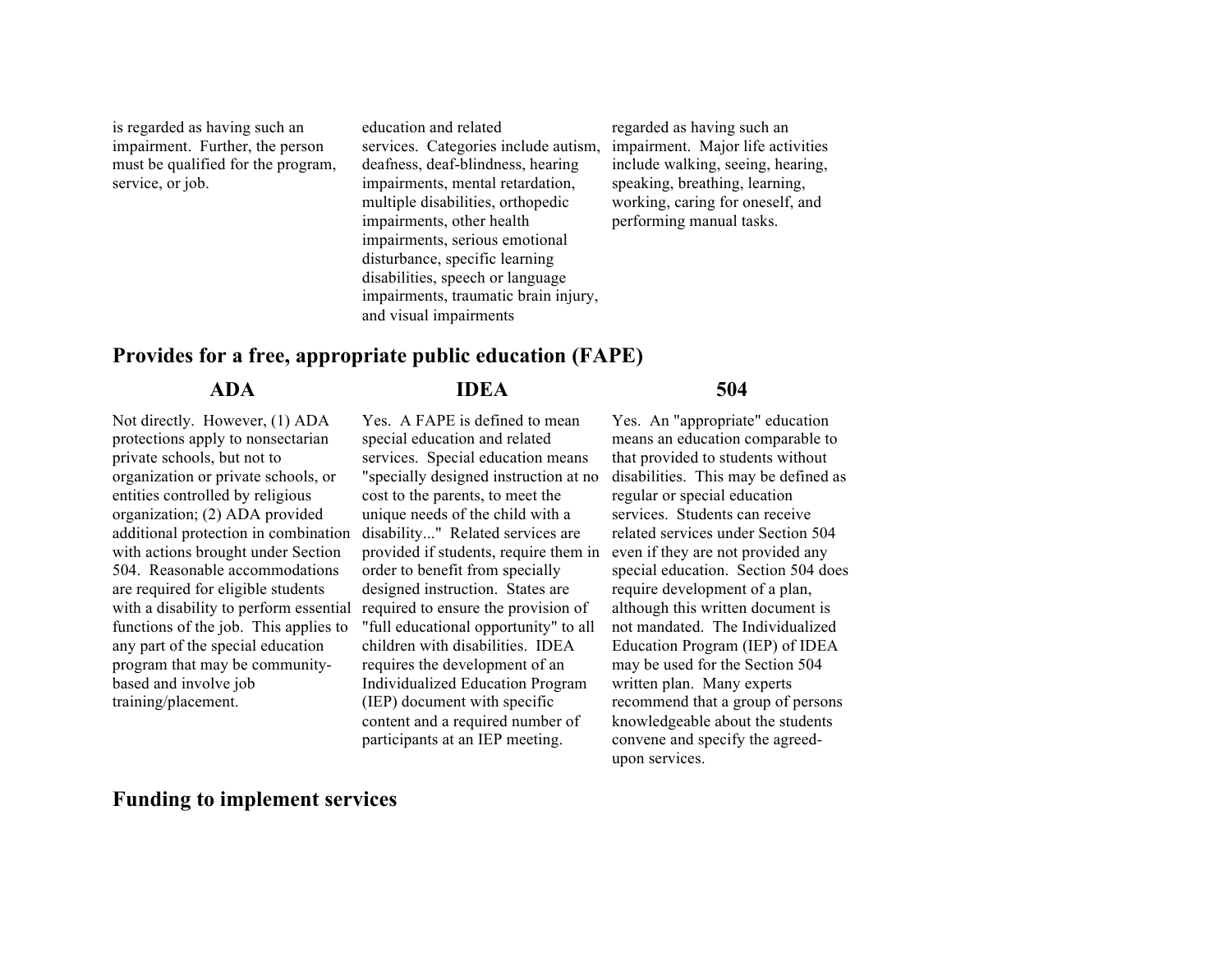No, but limited tax credits may be available for removing architectural or transportation barriers. Also, many federal agencies provide grant funds to support training and to provide technical assistance to public and private institutions.

## **Procedural safeguards**

The ADA does not specify procedural safeguards related to special education; it does detail the administrative requirements complaint procedures, and consequences for noncompliance related to both services and employment.

## **ADA IDEA 504**

Yes. IDEA provides federal funds under Parts B and C to assist states and local education agencies in meeting IDEA requirements to serve infants, toddlers and youth with disabilities.

No. State and local jurisdictions have responsibility. IDEA funds may not be used to serve children found eligible under Section 504.

## **ADA IDEA 504**

IDEA requires written notice to parents regarding identification, evaluation, and/or placement. Further, written notice must be made prior to any change in recommended. Notice must be placement. The Act delineates the required components of the written notices.

Section 504 requires notice to parents regarding identification, evaluation and/or placements. Written notice is made only before a "significant change" in placement. Following IDEA procedural safeguards is one way to comply with Section 504 mandates.

## **Evaluation and placement procedures**

The ADA does not specify evaluation and placement procedures: it does specify provision of reasonable accommodations for eligible activities and settings. Reasonable accommodations may include, but are not limited to, redesigning equipment, assigning aides, providing written communication in or information source be used; that

### **ADA IDEA 504**

A comprehensive evaluation is required. A multidisciplinary team evaluates the child, and parental consent is required before evaluation. IDEA requires that reevaluations be conducted at least every 3 years. For evaluation and placement decisions, IDEA requires that more than one single procedure

Unlike IDEA, Section 504 requires only notice, not consent, for evaluation. It is recommended that district obtain parental consent. Like IDEA evaluation and placement procedures under Section 504 require that information be obtained from a variety of sources of the area of concern; that all data are documented and considered; and